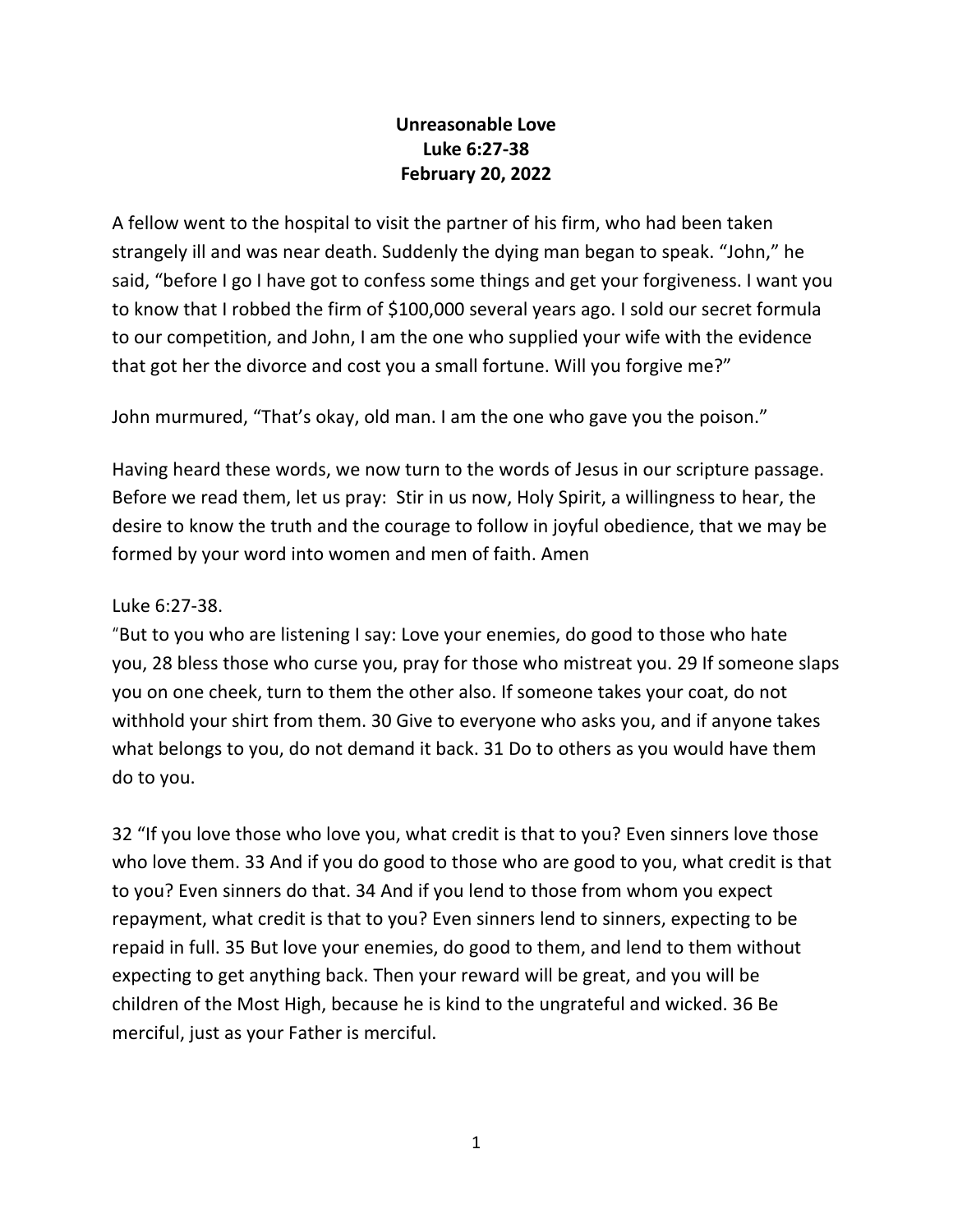"Do not judge, and you will not be judged. Do not condemn, and you will not be condemned. Forgive, and you will be forgiven. 38 Give, and it will be given to you. A good measure, pressed down, shaken together and running over, will be poured into your lap. For with the measure you use, it will be measured to you."

The Word of the Lord. Thanks be to God.

I know when I am going to preach a couple of months ahead of time. I look at the lectionary and choose one of the four scripture passages that are listed for that day. When I did this several months ago, I was up for a challenge and choose this passage on Jesus' words: Love your enemies. Do good to those who hate you. Bless those who curse you. Pray for those who mistreat you.

After this week, I am not feeling so brave. I approach these words of Jesus with a bit of fear and trembling. What do we do with these words as we watch the actions of Russia at the border of Ukraine? If I was a Ukrainian, how would I enact Jesus' words? Or, would I?

Let's bring this closer to home. Think of some battle lines that divide us today:

- Vaxxers vs. anti-vaxxers
- Maskers vs. anti-maskers
- Republicans vs. Democrats
- Liberals vs. conservatives
- Rural vs. urban

We long for peace in our world. At the end of almost every worship service we sing these words, "Let there be peace on earth and let it begin with me." These words of Jesus in our scripture passage show us the way to let peace begin with us. It is not easy, but here goes….

Love your enemies. The word used here for love is *agape.* It does not mean romantic love, or liking, or even friendship. It means a whole-hearted, unreserved, unconditional desire for the well-being of the other. Let me say that again: *agape* your enemy means a whole-hearted, unreserved, unconditional desire for the well-being of the other.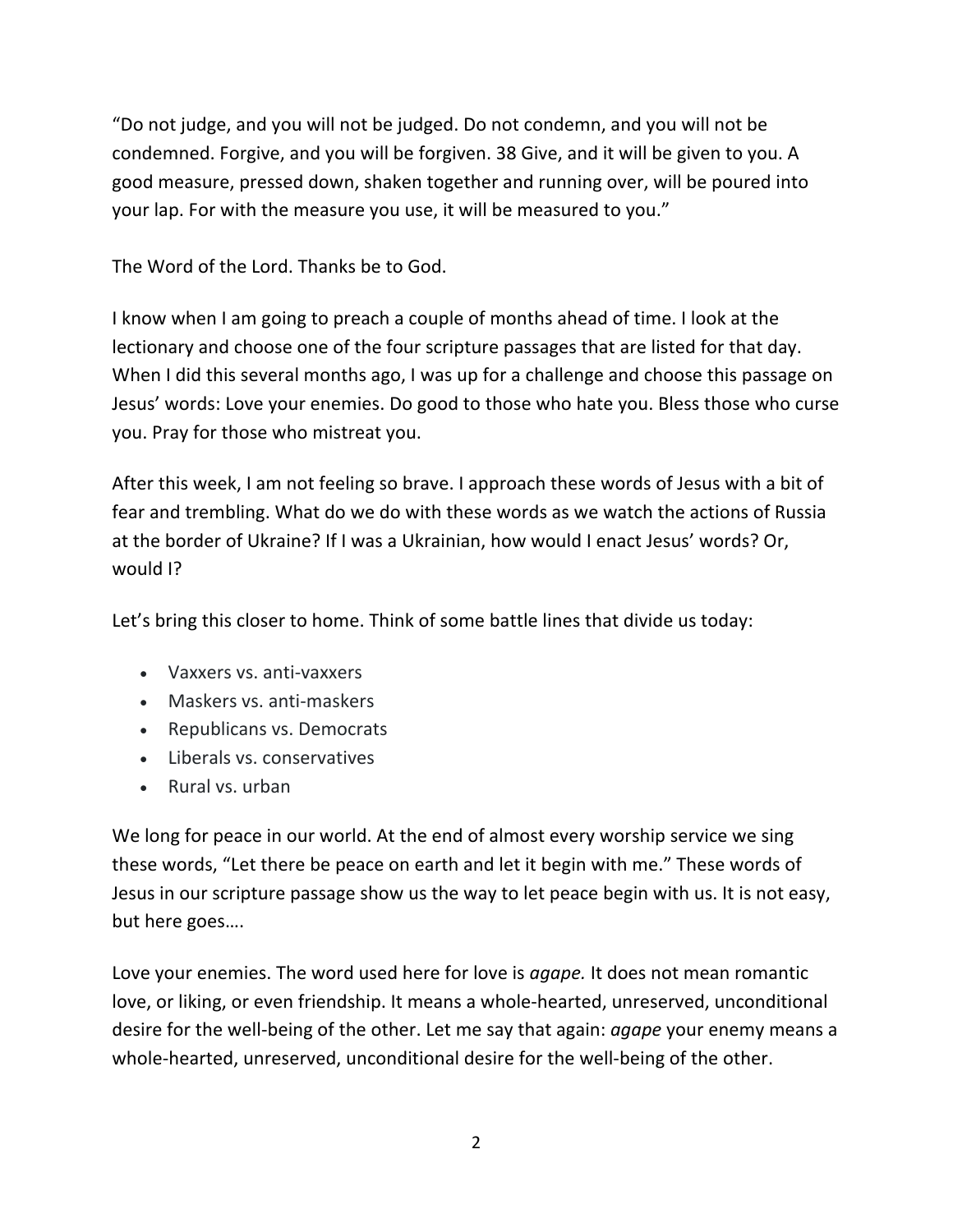There is no expectation of anything in return. There is only the well-being of the other even if you don't like that person. Jesus gives three ways to *agape* our enemies:

Do good. Bless. Pray for.

Then Jesus gets into specific examples. Turn the other cheek. Not withhold a shirt. If someone takes something from you, don't demand it back. Now keep in mind the context of these examples of Jesus. Also keep in mind, this does not mean someone lets their spouse hit them. This does not mean we are to be doormats or passive.

He is talking to slaves who are disciplined by their master. Do the unexpected. Don't be passive. Take action by turning the other cheek. Jesus is talking to Jews who are under Roman occupation. If a soldier demands your coat, do the unexpected. Take action by giving your shirt, too.

This is a culture that lived by an eye for an eye and a tooth for a tooth, do onto others as they do to you. Jesus is flipping that completely around. Jesus is giving his audience creative, unexpected, proactive ways to love their enemy.

Why? Why do this? Why must we show this unreasonable love? Because, Jesus says, we are children of the Most High. We take on the character of God. The agape love God shows his children is to be practiced by us to others. And we think: Ok, I can do that. But Jesus reminds us: Yes, it is easy to do good to those who do good to you. Yes, Jesus says, it is easy to love those who love you in return. Yes, Jesus says, it is easy to love those who pay us back.

But as children of the Most High, our actions are not based on what we get in return. It means forgiveness is the very core of our faith. It means to do no harm. We do not take revenge. Our actions are based on the agape, unconditional love of God. We act as if the purpose of God really does make a difference in our lives.

We all have people in our lives that we struggle to love. Think about the neighbor who lets the dog bark at all hours of the night. The relative who argues with you about every issue. The person who sends you awful emails telling you everything you do wrong. The person who always borrows things from you but never returns them and claims they don't have them….and never did.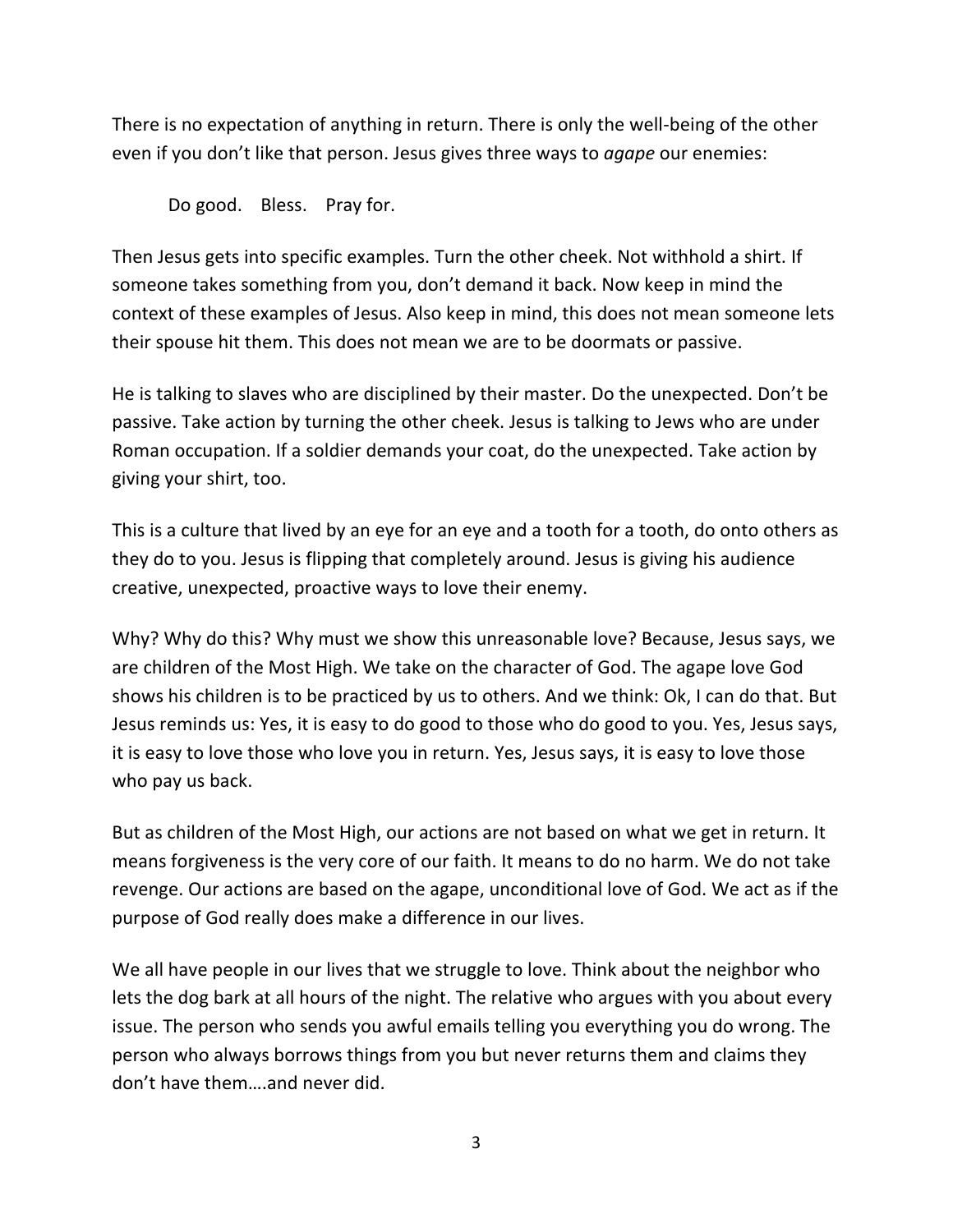The person who used to be a friend and knows you so well that they can jab you in the most tender places. Or, maybe you are your own worst enemy. We all have the unlovable people in our lives.

But then we sing, "Let there be peace on earth and let it begin with me.

We are to show unreasonable love. How do I love someone I hate? Where do I start when I don't even want to? Here is a first step: recognize that God made your enemy and loves your enemy. They may not be likable, but God loves them.

Frederick Buechner, an author and theologian, tells us how to begin: "You're still lightyears away from loving them, to be sure, but at least you see how they are human even as you are human, and that is at least a step in the right direction. It's possible that you may even get to where you can pray for them a little…any prayer for them at all is a major breakthrough."

I remember a time when someone hurt me, and I found it hard not to be angry. I was talking to God one day, and I thought, maybe I should give it a try. I prayed for that person – just one sentence, but I remember the peace that came over me. I can let this go. If the anger came back, I prayed for them again. And I actually began to care for their well-being. I once heard someone say, "I pray not to change the other person; I pray to change me."

Here's how one person found a way to deal with her enemies and show unreasonable love.

Turn to the crane at the front of your bulletin. *(Walk to the communion table.)* By the way, several people of our church took me to see the sandhill cranes in Wilcox last weekend. The cranes winter in Wilcox. And we saw thousands. I highly recommend that experience. But you better hurry, they leave in March.

Back to the crane on our cover. (*As I talk, I begin to fold an origami crane.)* Rachel Held Evans was a young woman who grew up in a very religious household. When she left home for college, she began to question her faith in Christianity. Being a wonderful writer, she began to express her thoughts and doubts on Facebook, Twitter, and wrote several books on her journey.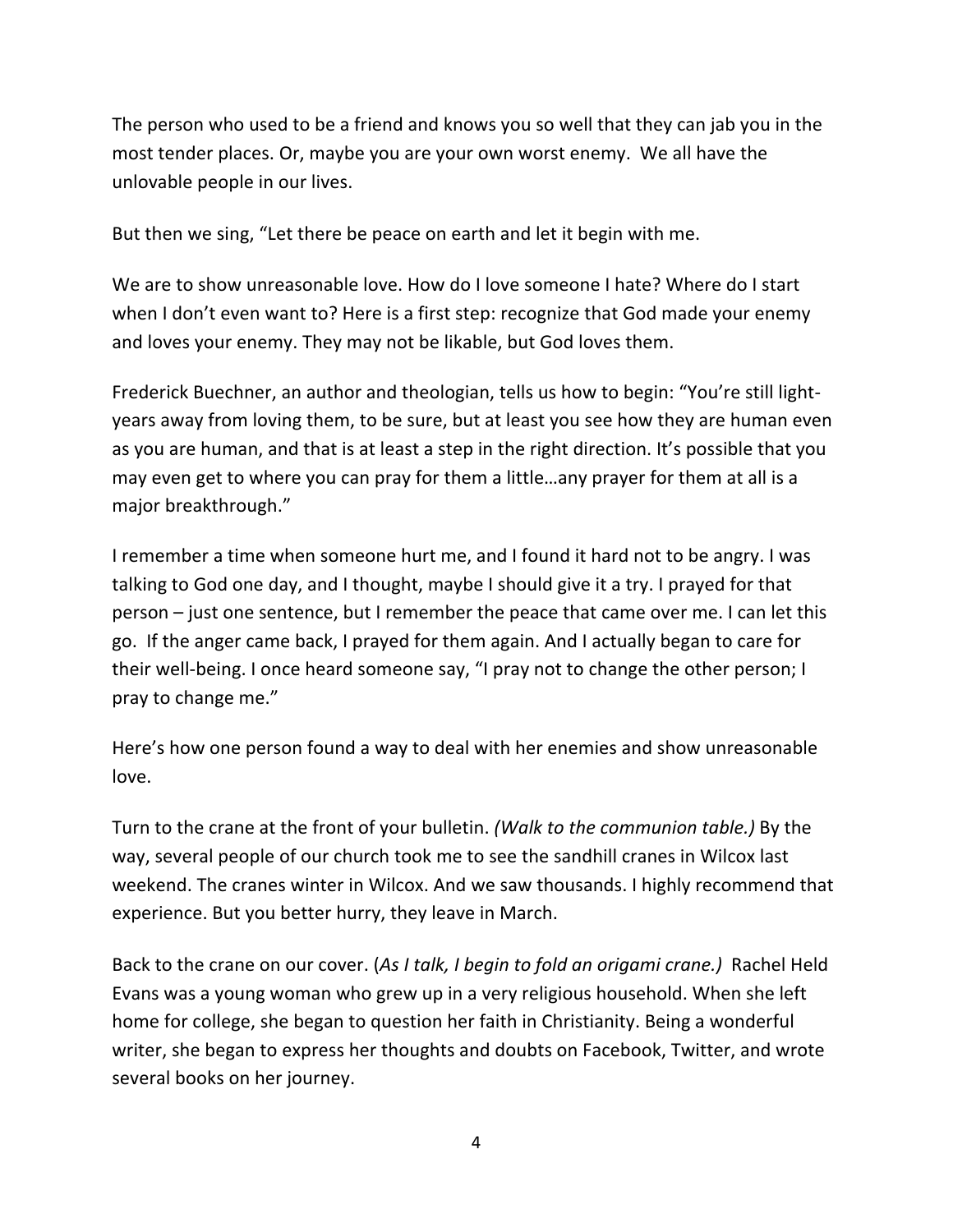Because she questioned the Christianity she was taught as a child, she began to receive hate mail. She was called Jezebel (a bad woman in the Bible), a heretic, demonpossessed, satanic, and this headscratcher: Honey-Boo-Boo publicity whore and embarrassment to the church.

Not sure how to handle the hate mail, she decided to try something. It was Lent. Those of you who grew up in the church, it was and still is common to give something up for Lent. I think the most popular was giving up chocolate (at least, with the women). Rachel decided, instead of giving up something, she would take on something. She printed out all her hate mail and practiced origami with them.

She turned her hate mail into pretty birds and ships, flowers and kites. She started out with a simple swan. She was clumsy and awkward. As she did it slowly, her eyes would see the painful words on those pieces of paper.

A Lenten practice is precisely that – an act of training, a discipline to do something you're not naturally inclined to do. Gradually, healing tears began to fall, and she let her fingers pray. She did this for 40 days. She turned her anxieties into purposeful acts of creativity and healing, letting go and asking for help. Friends began to join her. One friends took colorful crayons and blocked out the most hateful words. These times turned into times of laughter at each others's attempts. "Never has 'that totally looks like a flamingo!" sounded so much like a hallelujah," said Rachel.

She began to write affirming words on the paper turned into beautiful creations – prayers of others, fruits of the spirit.

She wrote about this exercise on Facebook. The writer of one of those vile letters, who heard about her Lenten practice, emailed her an apology. In turn, our author inspired her to say apologies of her own. She reminded herself to be quicker to listen, slower to speak, more retrained in budding anger.

These hate emails turned into origami creatures "helped me to remember that I am a very real human being, living a very real life, with a very real capacity to be hurt but also to be healed, to hate but also to love and be loved, to harm but also to forgive. So too with and for my enemies."